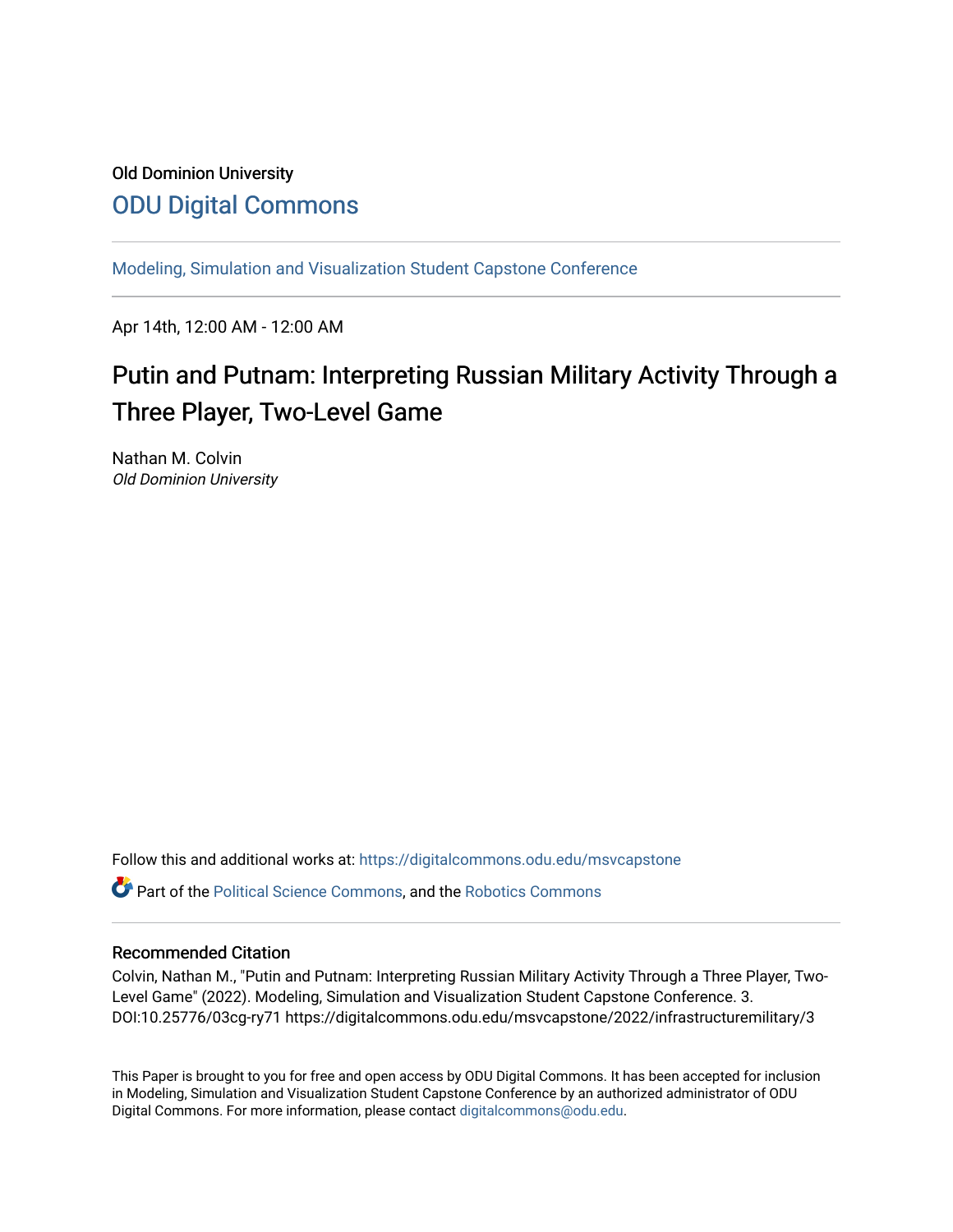## **PUTIN AND PUTNAM: INTERPRETING RUSSIAN MILITARY ACTIVITY THROUGH A THREE PLAYER, TWO-LEVEL GAME**

Nathan M. Colvin Graduate Program in International Studies Old Dominion University 7047 Batten Arts and Letters Norfolk, VA 23529, USA ncolv002@odu.edu

## **ABSTRACT**

Is Vladimir Putin a bad strategist, perhaps irrational? Previous military activity by Russia, such as the annexation of Crimea of 2014, yielded limited international gains, at a significant economic and reputational cost. Yet as the 2022 invasion of Ukraine shows, Putin is willing to commit military power, despite the cost of sanctions and other possible retaliation. This three-player simultaneous game, originally created in June, 2021, demonstrates how domestic and international considerations of President Vladimir Putin might lead to otherwise unpredictable Russian military behavior. In this extended version of Robert Putnam's "two-level game," President Putin rationally uses the international venue as a field of manipulation towards his domestic audience. He is not a bad strategist; he is playing a different game – for his own benefit. This game foreshadowed the Russian invasion of Ukraine by nine months and describes what to expect next.

**Keywords:** Game, Matrix, Russia, Ukraine, Future

## **1 INTRODUCTION**

The world seems to be entering a new period of world order. While drafting this paper, Russia launched a full-scale conventional joint –forces attack against Ukraine. However, previous military activity by Russia, yielded limited international gains, at a significant economic and reputational cost. From a purely international standpoint, especially a western liberal perspective, these decisions appear to be nonsensical, or irrational. In fact, there is no shortage of media coverage deciphering that President Putin is "strategically incompetent" (Rovner 2015) or having "brilliant tactics, but bad strategy" (Arnold 2014).But is President Putin not only immoral, but irrational?

The central research question of this paper is *if Russia's international military conflict leads to negative international reaction, what kind of rationality leads it to be repeatedly being used?* Tools of game theory provide a unique way to separate analysis from emotion and ethnocentrism that creep into questions like these. While a game cannot say what is right or wrong, it can help demonstrate why certain decisions might be made in the context of the players' value systems. In fact, this is exactly the aim of this paper, which places President Putin in the position of an autocratic decision maker, whose demonstrated deviation from norms of democratic power-sharing and transition lend credence to the idea that he acts in his own self-interest – for his legacy, personal gain, and survival. To do so, this paper integrates Robert Putnam's "two-level game" concept, with President Putin as the negotiator between domestic and international audiences, for his personal interests.

A simultaneous three-player game (1. Putin / 2. Russian Domestic Audience / 3. Liberal International Order) demonstrates how personal, domestic and international considerations might combine in the autocratic mind of President Vladimir Putin, leading to Russia's demonstrated military behavior. In this extended "two-level game," President Putin rationally uses the international venue as a field of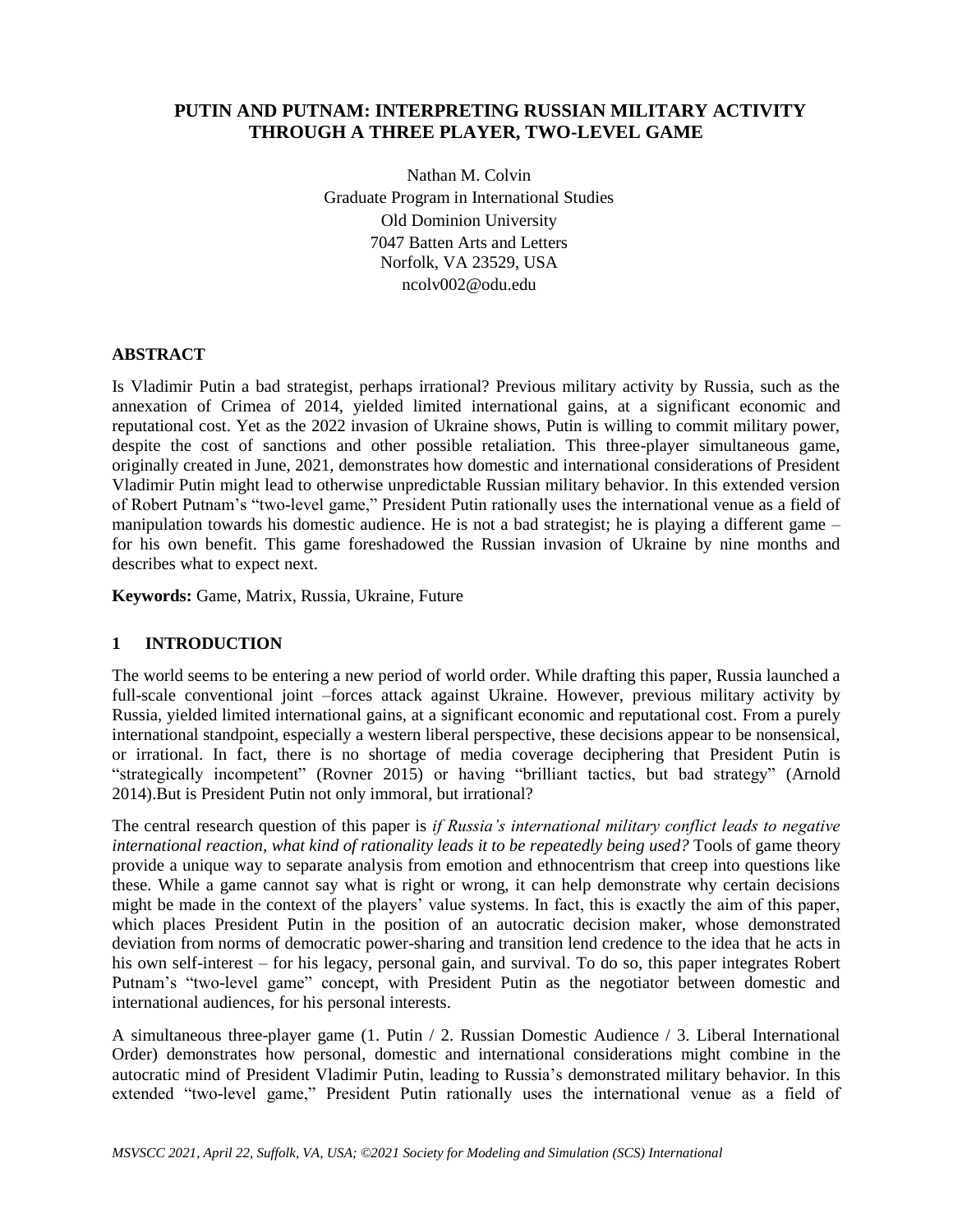manipulation towards his domestic audience, where his own most important outcomes lie. This game was originally created in June of 2021, well before Russian forces massed around Ukraine.

Further, analysis of the proposed game predicts that armed conflict in non-NATO nations should be expected, because international costs do not outweigh domestic benefits. Further assertions from this game include that NATO countries are likely to continue experiencing malign activities below the threshold of armed conflict, because these activities are insufficient to trigger NATO Article 5 reciprocity. Ultimately, the support of the Russian people is the critical element of this game, and Putin effectively eliminates vectors of opposition. Meanwhile, the liberal order is doing little to reinforce Russian domestic opposition. Therefore, Russian military expansion into non-NATO nations is likely to continue, unless the liberal order creates significantly different approaches. However, greater intervention may come with equal or greater risks overall. In addition to fomenting pockets of disruption, Putin is likely to continue allying with China, despite its role as a rising threat to Russia. Likely, these factors aggregate to an acceleration of the rise of China, a slowing of growth in European liberalism, and the possibility of defection by non-aligned states to commit to an altered world order.

## **2 BACKGROUND**

After the collapse of the Soviet Union, the newly-formed Russian state stepped back from Great Power competition. Russia's military foray in Serbia in 1999 clearly demonstrated significant shortcomings (Arbatov, 2000). Through the early 2000's, Russia mostly concerned itself with internal conflicts such as the first and second Chechen Wars. However, Russia slowly began applying military power outside its own borders, starting with Georgia in 2008, the annexation of Crimea in 2014, and continuing frozen conflicts in Donbas, Ukraine, and Transdniestria, Moldova (Nichol 2014). By 2015, Russia moved beyond its near-abroad by deploying national military and paramilitary forces to Syria and Libya (Rondeaux 2020). The latest military activity was the invasion of Ukraine along multiple axis in 2022.

The goals of Russian foreign policy has been described as pursuing four overlapping areas including recognition as a great power, a player in a multilateral world order, expanding the Russian sphere of influence, and an emphasis of sovereignty for great powers (Renz 2018). Russian military and intelligence activities led to sanctions by the United States and other nations that caused limited (World Bank 2021) to widespread (The Economist 2021) economic impacts. While some may argue economic sanctions strengthened the Russian economy through greater independence, the nation is growing more isolated and potentially losing opportunities for growth (Cordell 2019). As Michel (2014) notes, "[e]ither the world has embraced Russophobia or, more likely, Moscow's policies have engendered enough spite and disdain that Russia has become the most loathed nation extant". While Russia's military activity may attempt to signal great power status, the effects have yet to lead to more influence as a trusted member of a multilateral world order. If anything, these activities might have increased cohesion and resistance within liberal institutions, such as NATO. Furthermore, Russia's sphere of influence is limited to the areas it physically controls – hardly a hardy return to imperial or Soviet glory. Assuming that international success is the policy aim, many use these mixed results as evidence of President Vladimir Putin status as a "bad strategist" (Arnold, 2014; Rovner, 2015; Tsereteli, 2018).

Russia's strategic position is more complicated though. Geography, population, and history impact leadership and the domestic audience. For example, the size and span of the Eurasian Russian state point to both its most pressing external and internal security concern. The first is its extended border, much of which is dominated by sparsely populated areas, subject to perforation. China actually dominates the larger span of this border, with NATO nations covering only a small portion. However, the collective Russian history is shaped by Cold War threats and invasions by Germany, Napoleonic France, Swedes, Poles and Ottomans. Moscow's proximity to these historical activities shape fears much more than distant Japanese island seizures or Mongol Hordes. In fact Chechen internal conflict and the pull of dozens of constituent nationalities are more likely to seize the imagination of the Russian public. As Renz (2018) states when speaking on modernization and use, "Russia's military revival is as much about concerns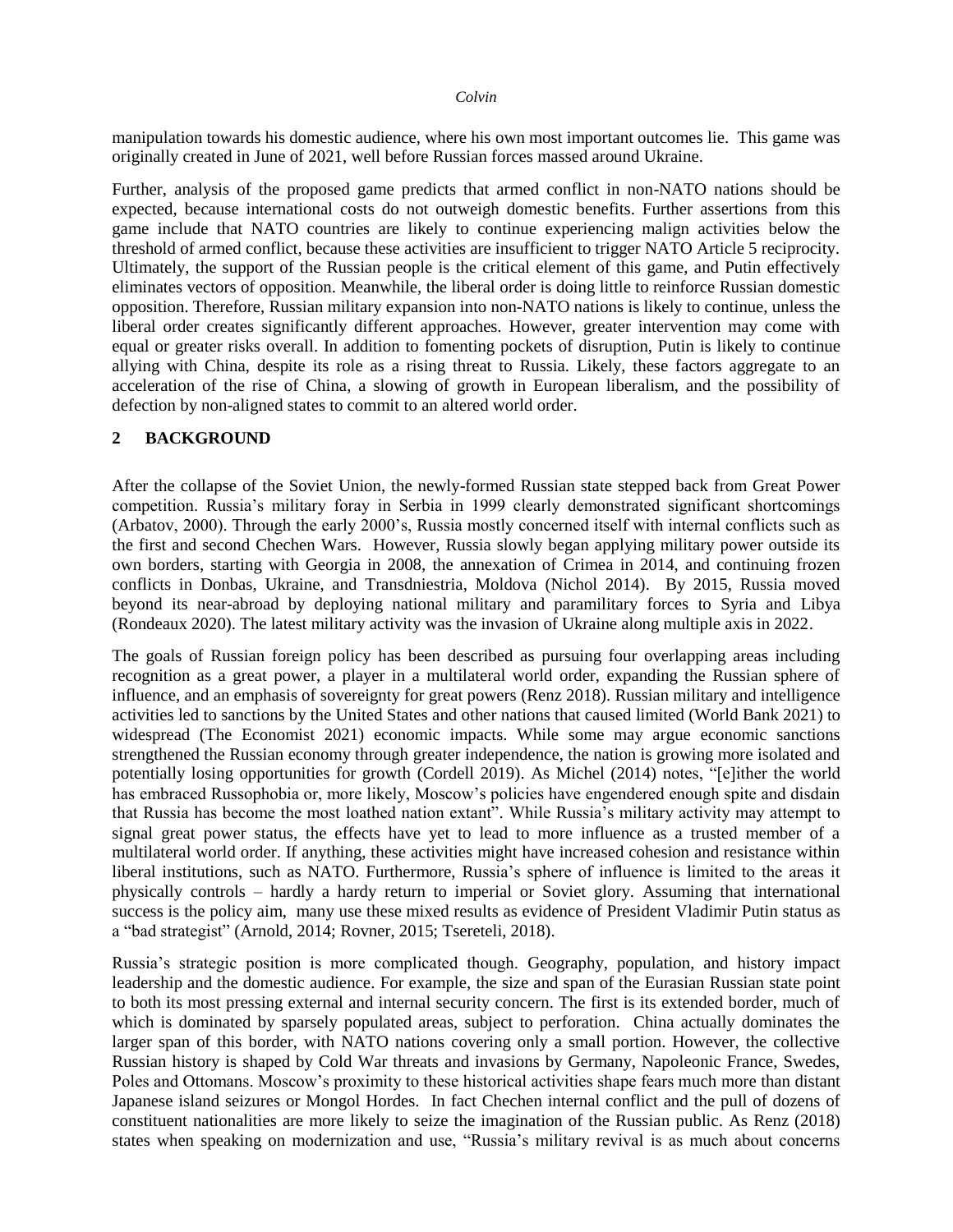related to domestic order and regime stability as it is about global power projection and competition." Russia has regional military commands, not global ones. While able to project more forces than they have in recent years, they remain focused at home and in the near abroad.

Russia might have more global ambitions if they had the means. Yet Russia capabilities are an odd mix of educational competency, demographic difficulty, and most importantly a system devoid of trust. Because of a lack of liberal system, the economy fails to provide a strong engine to produce advanced capabilities in mass quantities. Purchases of military equipment are tied to the ups-and-downs of commodity markets, especially petrochemical sales - not a well-diversified economy. This allows Russia to create exquisite bespoke capability, but not to field them. Year after year, Moscow fails to find the funds to support a full modernization program. They continue research and development to keep pace and support foreign military sales, but cannot field a non-nuclear force that could defeat NATO. This is on top of strong evidence of wide spread corruption and failures to disclose any sort of capability shortcomings.

Why the centrality of Putin over the population? A "Putin-first" foreign policy is not inconsistent with historical precedent. Russia is no stranger to cults of personality (Cassiday and Johnson 2010). Today's reliance on orthodoxy, autocracy, and nationality are tools that harkens back to Nicholas I (Cannady and Kubicek 2014). Russians do not mind a strong leader; in fact they may prefer it, especially their standard of living improves. However, without liberal institutions to support a strong economy, delivering on domestic hopes is difficult. Therefore, Putin must deliver in the good times and *distract* his people when he cannot. Further, there is no historical tradition of regular democratic power transitions in Russia.

For the leader in power, why would you ever leave? In an illiberal state, there is no incentive for the leadership to relinquish power. Maintaining their position allows them to increase wealth and prestige. Leaving these positions releases control of the systems that enriched them, and increases the risk that someone may find incriminating evidence of work against the people they controlled. As an autocrat, Putin's primary motivations focus on his own survival and power, the supporters who maintain his power, and then the state as a reflection of his legacy. Putin likely assesses that threats to his power are unlikely from external sources, with the exception of one vector – an external state-sponsored revolution, coups, or other unplanned removal from power. However, the focus on so-called "color revolutions", whether real or imagined, can be used to reinforce attention back onto the domestic audience as a possible threat source. Russia is not threatened by liberalism, but Putin and his circle are. This is a major reason why Russia's foreign policy can be aligned to a rising China.

## **3 STRUCTURING THE GAME**

Understanding the complex background of the situation it is possible to synthesize the possible futures that outline the game. Before outlining the choices that create the future, some "Rules of Thumb" are outlined to guide synthesis.

- Nuclear weapons limit the size of strategic opportunism; this constrains realists' pursuits and may force compromises
- Russia is historically predisposed to worry about its extended border, predisposed to strong leadership, and wants to be taken seriously as world power; Putin will appeal to these collective historical fears and hopes
- Russia has the veneer of democracy but lack strong liberal values; it is an illiberal democracy
- NATO is not an actual existential threat to the Russian State, as its greatest border distances are covered by China and other nations.
- Historic threats have come from the west, not from the east
- Russia, as a declining state (relative to its status as the USSR and to the rise of China) is more likely to suffer from internal conflict
- Liberalism is not a threat to Russia, but it is a threat to Vladimir Putin's individual rule, from internal and possibly external actors
- Putin sees the west and NATO represents a liberal threat to him (not Russia)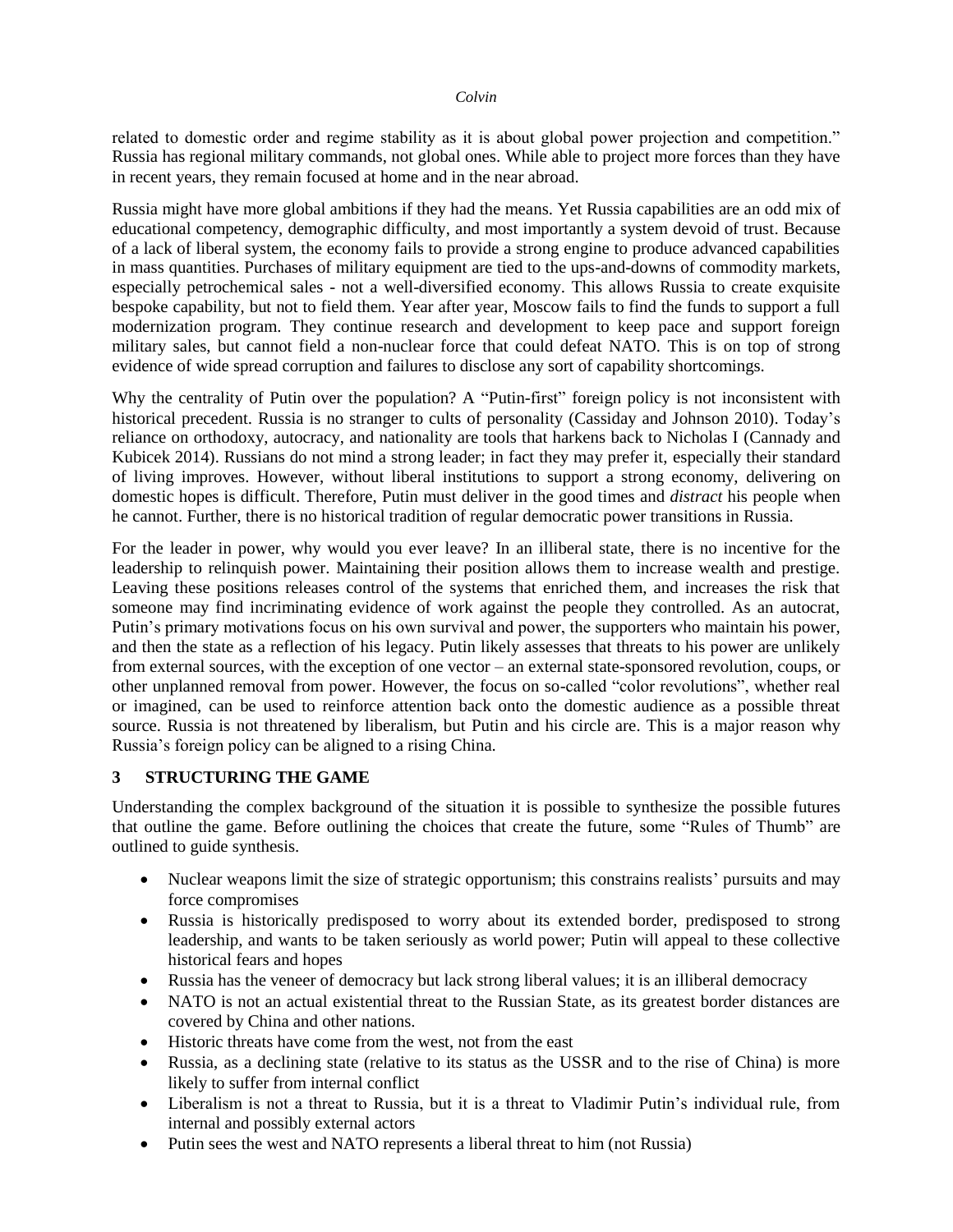- Putin recognizes the threat of domestic liberalization to him; he is fighting "emancipation" of the individual (Booth, 1991)
- A the ruler of an illiberal state, there is no incentive to diffuse or turn over power; it is not expected by the population as long as their needs are met.

Additionally, Russia and the west faced with more opportunities and responsibilities than they have resources, causing them to pick and choose where they engage. These choices are made at the intersection between the domestic audience, the leader, and the international audience. In "Diplomacy and Domestic Politics: The Logic of Two-Level Games" (1988), Robert Putnam sought to explain the process of international negotiation through a two-stage process, which is used as a template for decision making in this model. Representatives of each nation negotiated at "Level 1" and each respective representative also reached back to domestic constituents for implicit or explicit ratification of the agreement. In order for an international negotiation to be successful, its outcome must fit within the "win-set" of the acceptable outcomes to the domestic audience. Larger win-sets make agreements at Level-1 more likely; however, too much Level II win-space makes negotiation more difficult as the other side knows there is room to "give". In this analysis, the idea of "negotiation" is extended to any interaction between international or domestic audiences, where some sort of give-and-take is possible. In other words, a national leader like Putin can act as a "negotiator" of not just world order, but his own position in it. The primary argument of this game is if Russia's international behavior is viewed using a three-player game, then the autocrat's behavior (Putin) is focused on maximizing the game level with the most beneficial valence to him, in this case the domestic (level II) audience. *In that case, anything that maximizes Putin's benefit would demonstrate he is not a bad strategist; he is playing the long-term home-game to his advantage*. This is the basic premise of the findings of this game: Vladimir Putin is driven primarily by personal enrichment, along with political and physical survival (Hill and Gaddy 2013). Concerns on the international stage are primarily important as a lever for the president's continuation and expansion of personal power. Therefore, he acts to retain, sustain, and expand power through regional conflict, because it is the best option of a "bad hand".

## **3.1 The Playing Field: Parallel Worlds**

Between the rules of thumb and the basic understanding of Putin's motivations, the various choices of the players can be mapped out. The combination of the three players creates eight "parallel worlds" to explore in the game. Below is a description of those worlds, starting with a short-hand name, followed by an outline of players' choices, then the description of the world.

**World 1 – "Globalization Glasnost":** *Putin* chooses relatively benign *competition*, the *Russian people support* him, and the *liberal order* chooses *benign competition*. Russia plays by the rules of the liberal order, participating in free trade, and allowing for a basically free exchange of ideas and culture. This removes many of the barriers presented by sanctions, allowing the growth of the Russian economy. This enlightened approach improves the state of the Russian people and its international trading partners. With a lack of conflict, neither side bears the loss of military personnel or equipment. This is an ideal situation, except for an autocrat. Initially, Putin receives high praise. Yet under the influence of soft power, rising expectations, and relative power of competitors reduce his time in power. The liberal order and Russian people prosper, but Putin does not gain as much as he might otherwise.

**World 2 – "Internal Entropy":** *Putin* chooses relatively benign *competition*, the *Russian people do not support* him, but the *liberal order does not take active involvement*. In this case, Putin's reversal of behavior and reproachment with the west is seen as a sign of weakness and a signal to opposition he is vulnerable. Although Putin may see advantages in international engagement, it is ultimately for his benefit. Russia's international engagement earns him a wide berth in sovereign issues from the international community, which allows him to focus the full force of his security apparatus to squashing domestic resistance. While Russia does not adopt full human rights for its citizens, the liberal order retains or expands liberalization throughout the world, because Russia is not interfering over abroad.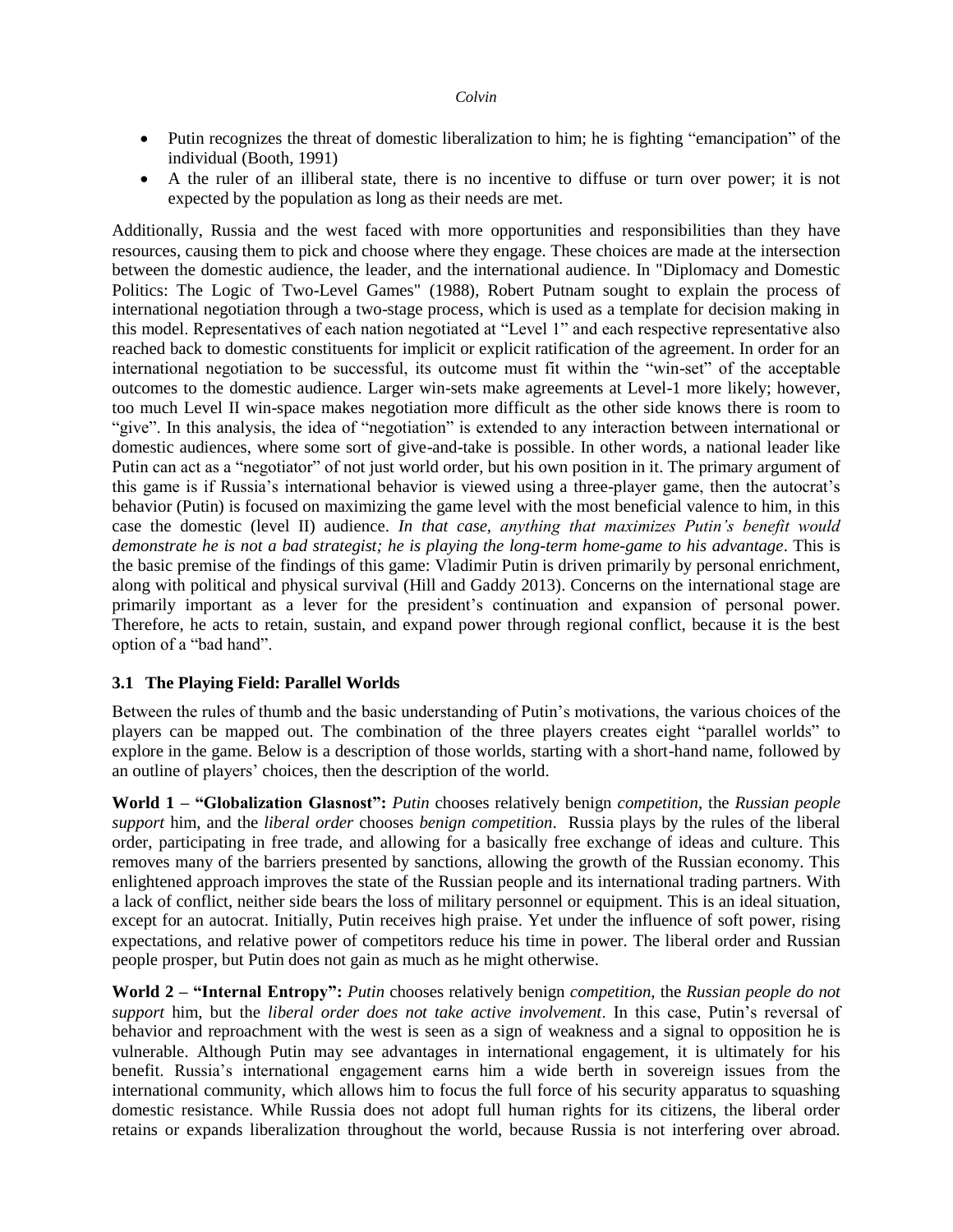Internally the Russian people suffer the consequences of political repression and internal violence. Putin retains power, but at the cost of true domestic support, and is continuously skirmishing.

**World 3 – "Rapid Expansion":** In this configuration, *Putin* chooses regional *conflict*, *the people* support this decision, and the *liberal order does little* to halt this activity. Putin reads the liberal order's redline as including only those states that are secure inside of NATO's Article 5 protection. Putin directs increasing "gray zone" activities as preamble to conventional regional military occupation. Belarus is absorbed into a strengthened "Union State" triggering a wave of attempted secessions across non-NATO, Russian enclaves. The liberal order proves either unable to mount a unitary response or judges a strong response to be contradictory to its best interests. While the liberal order avoids international conflict, its credibility and influence suffer. While the Russian people bear some short-term costs to these conflicts, the activity is mostly limited and outweighed by a newfound greater-Russo identity and larger trade area, which improves their quality of life. This translates to stronger support and greater influence for Putin, further expanding his long-term influence and control.

**World 4 – "Regional Chaos":** This case sees *Putin choosing conflict*, but the *Russian people do not support* this activity, but the *liberal order does not intercede* in either the external or internal conflict. By remaining out of the conflict, the liberal order loses face as the keeper of international order but retains their blood and treasure. A strong anti-Putin movement sees the population lose freedoms and possibly their lives, either as part of a government crackdown, or on the frontlines of the external conflict. The turmoil of a near revolution combined with the requirements of large-scale regional conflict takes a large toll on the economic welfare of the population. Putin takes the blame with the population and his attempts at quelling his detractors fuels the resistance, possibly to a bloody end.

**World 5 – "Cold Shoulder":** *Putin* chooses benign *competition* instead of armed conflict in an attempt to repair relations, the *Russian people support* this move of reconciliation, but the *liberal order's reaction is lukewarm* at best. After years of distrust, the liberal order sees the Russian move as a sign of internal weakness and attempts to setup a conditional reconciliation. Some sanctions are lifted, boosting the economy; the carrot is paired with a stick of NATO expansion. The Russian people seem content with their newfound relative prosperity, but Putin suffers from a lack of regional influence, and new vectors of soft power into the country likely spell the end for a lifetime of rule. The liberal order benefits from the expansion of trade and security, without the loss of military power that conflict would bring.

**World 6 – "Everyone is Against Me":** When *Putin* chooses benign *competition*, the *Russian people* cannot understand the sudden reversal and *do not support* it. Meanwhile, the *liberal order* chooses active regional involvement, expanding NATO and assisting internal dissent with targeted sanctions against Putin's financial interests and supporters. Putin cracks down on dissent, causing economic and human rights issues against the Russian people. While the Russian people suffer, Putin is deposed. While the liberal order expands and creates a more stable Europe, Russia suffers long term as different interests vie for power in the vacuum left by Putin's departure.

**World 7 – "Underdog Victory":** In this scenario, *Putin* is bolstered by the success of incremental increases in regional *conflicts* and the *Russian people support* him, but the *liberal order pushes back*. With staunch support of the Russian people and ethnic Russians abroad, Putin is emboldened to make large territorial grabs. The liberal order is caught flat-footed by the suddenness of these moves and mounts and unsuccessful military response. Unwillingly to escalate to nuclear warfare, the liberal order is bloodied, in recession, and with losses of what they thought were future members of their ideological club. While the Russian people take pride in the victory, they are forced to accept a lower standard of living for an extended period to pay for the large-scale operations. Putin on the other hand receives direct credit for the move and secures more regional and domestic influence and control.

**World 8 – "Doomsday":** In this final scenario, *Putin chooses conflict,* leading to escalation to a *largescale conflict with the liberal order*. Meanwhile, the *Russian population* sees this move as an unforgivable betrayal of their former compliance and *resists the President*. Faced with external and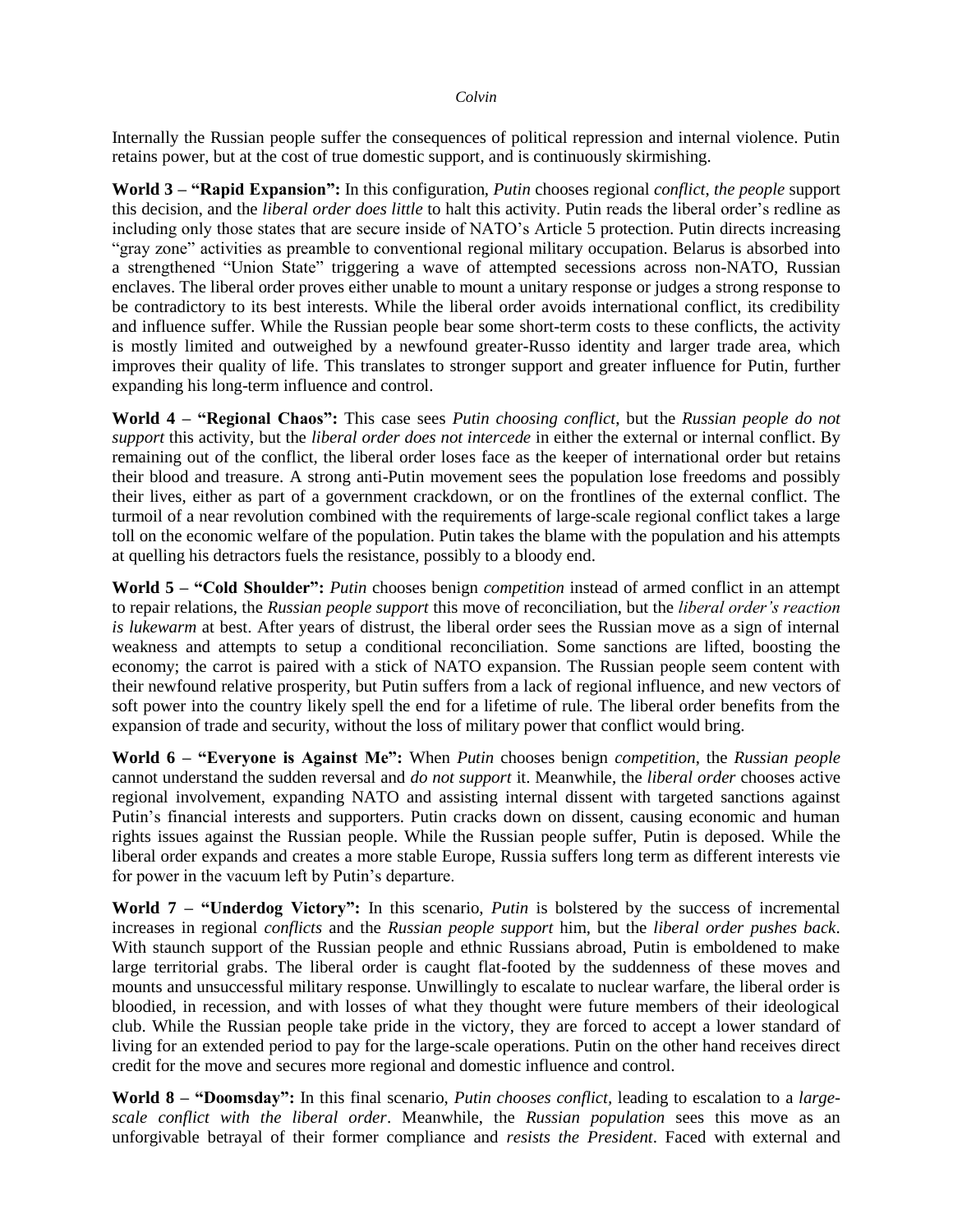internal dissention, Putin faces reduced areas of control. With the prospects of literally nothing to lose, he lashes out in a desperate attempt at gaining a foothold by using tactical nuclear weapons, meant to be a regional trip line to stop advancing NATO forces. Instead, it leads to a nuclear exchange between Russia and NATO. This is certainly the worst case of all the scenarios.

## **3.2 A Game Theoretical Approach**

This analysis uses a three-player game, where each player has two choices, which establishes eight areas of comparison. Despite the relative simplicity of this model, it does allow for the exploration of a number of outcomes. An example of the game structure is shown in Table 1. The numbers in each cell are a reference to discuss the context of each of the situations that emerge from the players' actions.

Table 1 - Determining the eight "Worlds" of Analysis, by combining the choices of three players.

|                  |                    | 1. Putin          |             |                 |            |
|------------------|--------------------|-------------------|-------------|-----------------|------------|
|                  |                    |                   | Competition | Conflict        |            |
|                  |                    | 2. Russian People |             |                 |            |
|                  |                    | <b>Supports</b>   | <b>Not</b>  | <b>Supports</b> | <b>Not</b> |
|                  |                    | Putin             | Support     | Putin           | Support    |
| 3. Liberal Order | Supports / Neutral |                   |             |                 |            |
|                  | Does Not Support   |                   |             |                 |            |



Figure 1 - The Extensive Form

For this simplified game (Figure 1), each player has two choices. As Player 1, Putin can execute two broad strategies, either to compete peacefully through mostly diplomatic, informational, and economic ways, or to use military conflict as a primary way to achieve his autocratic goals. The Russian People (Player 2) have the choice to support or not support the President to different degrees. Finally, the liberal order can either support (or not interfere) Russia's international actions, or it can actively work against those goals by imposing sanctions or conducting counter-military interventions. The combination of these choice-sets creates eight worlds. Table 2 shows how each player aligns to the seven-level scoring system. These scores cannot be aggregated inside of any particular player, for example if the liberal world order is destroyed, then it is assumed that loss of influence and war likely preceded or accompanied that outcome.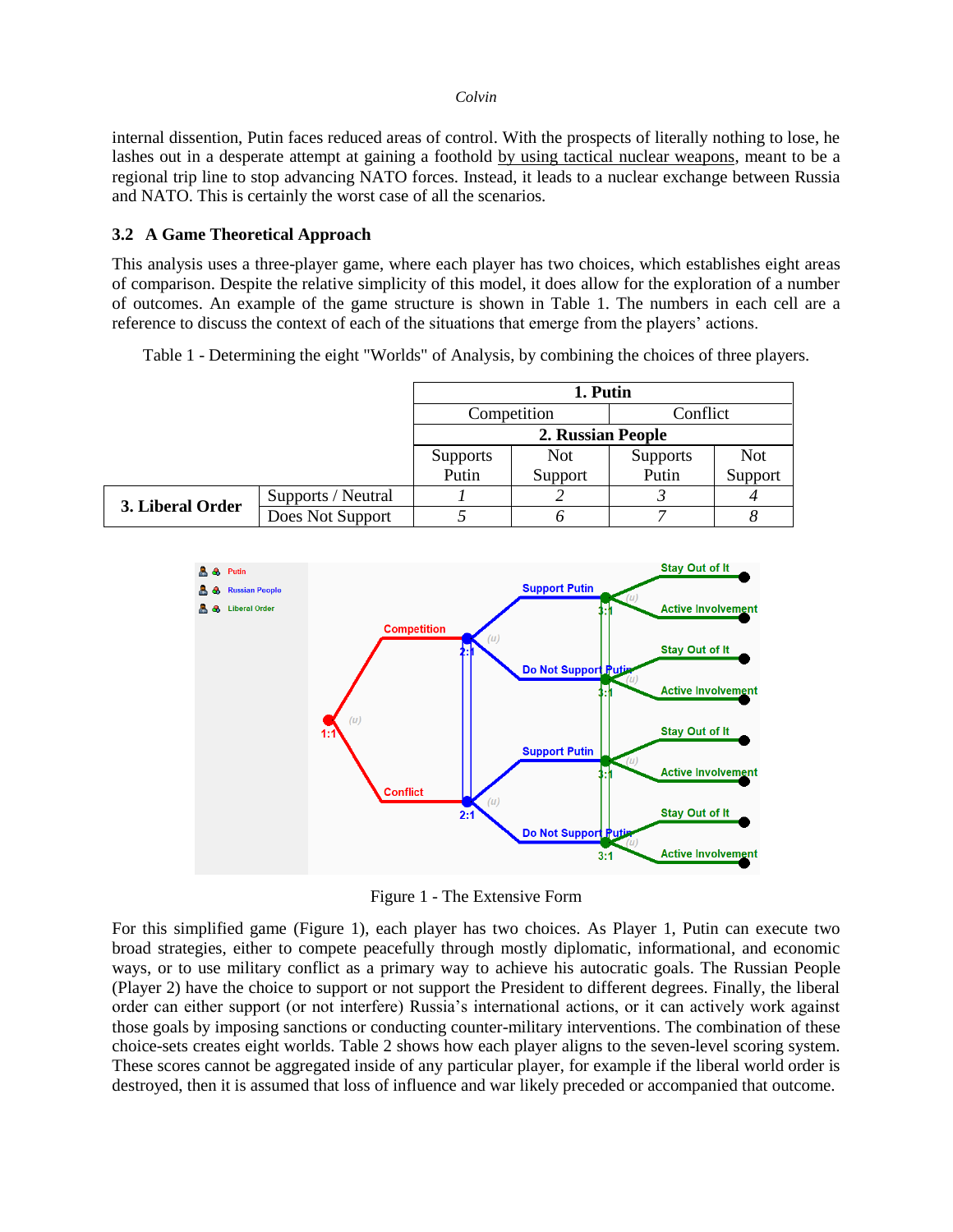|          | <b>Liberal Order</b>           | <b>Russian People</b>        | Putin                         |
|----------|--------------------------------|------------------------------|-------------------------------|
| 3        | True Multilateralism           | High Affluence/Actualization | Full Control, Max Affluence & |
|          |                                |                              | Influence                     |
| 2        | <b>Expanded Liberalization</b> | Long Term QoL Gains          | <b>Expanded Long Term</b>     |
|          |                                |                              | Influence/Affluence           |
|          | <b>Acceptable Competitors</b>  | Short Term QoL Gains         | <b>Expanded Short Term</b>    |
|          |                                |                              | Influence/Affluence           |
| $\Omega$ | Status Quo                     | Status Quo                   | Status Quo / Uncertainty      |
| $-1$     | Loss of Influence              | <b>Higher Needs Struggle</b> | Loss of Influence             |
| $-2$     | War                            | <b>Basic Needs Struggle</b>  | Regime Change                 |
| $-3$     | <b>Liberal Order Destroyed</b> | Death                        | Death                         |

## Table 2 - Scoring Ranges for Each Player

For *Russian People,* societal motivations reflect a version of a simplified Maslow hierarchy played out on a societal scale. On the negative side of the spectrum, death not only includes outcomes for the individual, but for their families and communities. It might be experienced in gradients such as lower birth rates and lower life spans, or suddenly with a massive nuclear exchange. Other negative scores indicate the struggles of meeting food, shelter, or other survival needs. On the positive side, the people experience the world climbing up through Maslow's hierarchy, reaching higher levels of affluence and actualization.

While *Putin* is also an individual, he is one that has accumulated enough wealth that he is unlikely to ever worry about meeting his basic needs. Therefore, his considerations are focused on accumulating resources, esteem, and his own form of actualization (or self-interest). Although these higher needs spread across the scoring system, on the negative side the lowest score take a precipitous drop into bloody revolution, coup, or other a sudden death.

## **3.3 Results**

Joining the strategic form template, the scoring guidelines, and qualitative description of each world, a simultaneous non-zero-sum game is created (Table 3). When Putin's choices are treated as two separate games, two Nash Equilibriums are present, aligning with Worlds 1 and 3 (highlighted in green). Between the two games, World 3: *Expanding Power*, where Putin chooses conflict, the liberal order does not fight back, and the Russian people support their President, is both a Nash Equilibrium and the best score for President Putin. His next best option is highlighted in yellow.

Table 3 – When treated as two separate games, two Nash Equilibriums emerge. Only one has a positive score for Putin. His "second best" option is highlighted in yellow.

|            |                    | <b>Putin</b>    |                       |                 |              |  |  |
|------------|--------------------|-----------------|-----------------------|-----------------|--------------|--|--|
|            |                    | Competition     |                       | Conflict        |              |  |  |
|            |                    |                 | <b>Russian People</b> |                 |              |  |  |
|            |                    | <b>Supports</b> | <b>Not</b>            | <b>Supports</b> | <b>Not</b>   |  |  |
|            |                    | Putin           | Support               | Putin           | Support      |  |  |
| 3. Liberal | Stay Out of It     | $[-1,3,3]$      | $-1,2,-2)$            | $\angle 2,-1$   | $(-1,-2, 1)$ |  |  |
| Order      | Active Involvement | $-1,2,2)$       | $(-2,-2,2)$           | $1,-1,-2$       | $(-3,-3,-3)$ |  |  |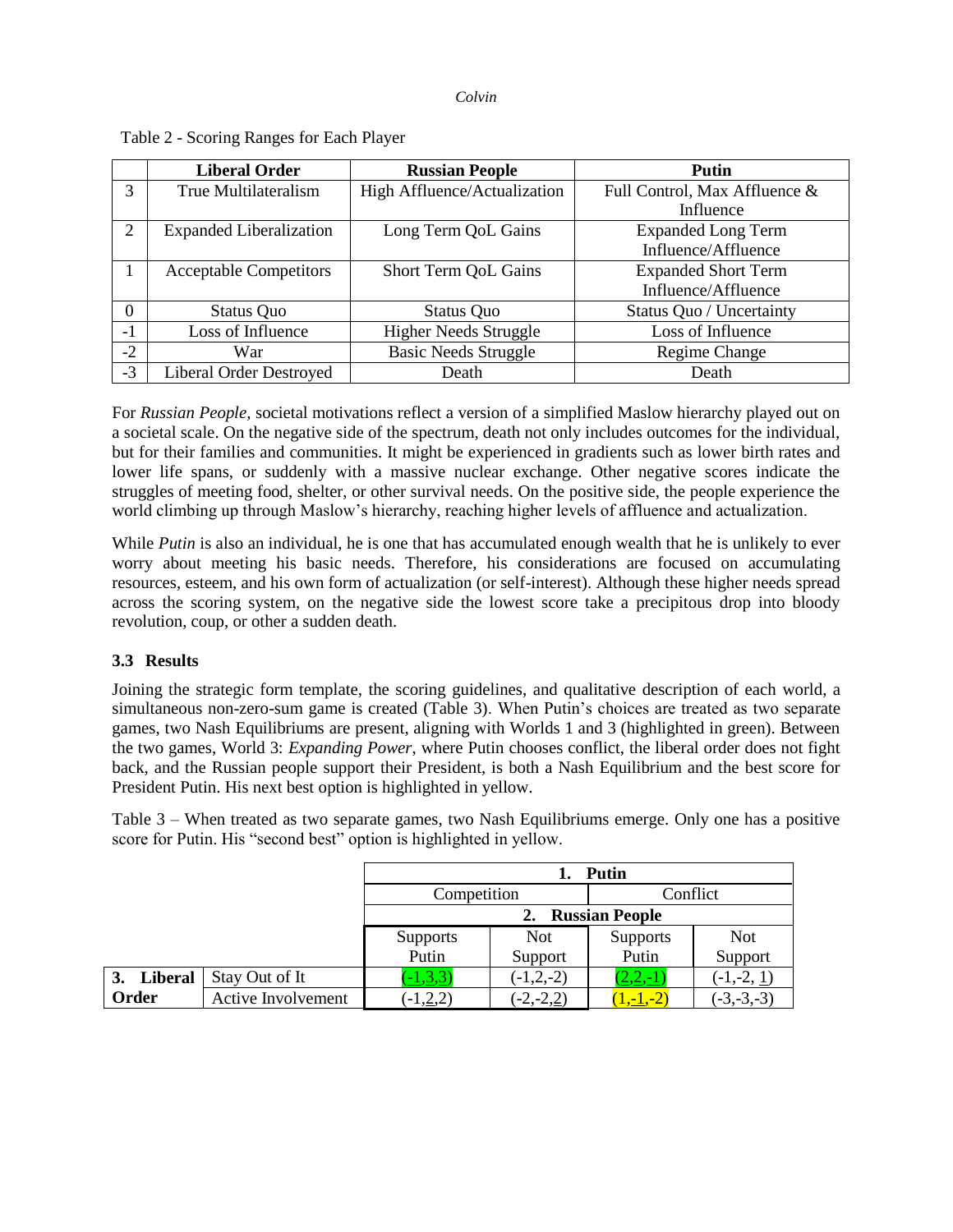

Figure 2 – Scoring the Extensive form game

Stepping through iterated dominance helps construct a narrative of the situation. Examining the first iteration, we see that Russian people are "in for a penny, in for a pound," such as it were. While there are scenarios with positive results for rejecting Putin, they are strictly dominated by outcomes of support. With the elimination of resistance to Putin off of the table, he is no longer incentivized to pursue a less confrontational perspective. In other words, Putin is pushed towards creating a conflict for his benefit. Additionally, it is in the liberal order's best interest to reduce their exposure. *With this scoring system representing the three value systems, it is rational for Putin to start a conflict if he can ensure the liberal order will minimize their response, and in a way that he maintains the support of the people.*

## **3.4 Discussion**

The life of the autocrat is often a self-fulfilling prophecy between two extremes. On one hand, if Putin chooses the path of benign interaction with the international order, he is likely to lose economic and informational battles over the long term, as soft power slowly erodes his base of power. On the other hand, if he overplays his power, he could end up creating the conditions for the destruction of his state or his removal from power, when military adventurism goes wrong. Putin plays within a limited window where outcomes are positive for him. The opportunities in this window depend on maintaining the support of the people, but not necessarily of the international community. This is compatible with an autocratic model, since the leader maintains power over their population, more so than the international community. Even if the scoring system of this game is slightly flawed, it is rational for Putin to solidify his domestic standing, whether it is at the expense of his or Russia's international reputation.

This assertion matches the behavior demonstrated by Russia in recent years. From Moldova to Ukraine, or Georgia to Syria, Putin only employed military force in locations that are weaker, uncared for by the liberal order, or without strong partner. Luckily for Putin, there are no shortage of weaker states in its immediate vicinity where he can flex the military strength that may often respected by the Russian people as a sign of political vitality. This is one of the ways Putin is able to use conflict as a means toward greater domestic coherence. For example, Putin legitimizes military action by weaponizing *Responsibility to Protect* principles, arguing that ethnic Russian minorities are being discriminated in former Soviet spaces, requiring intervention. This is generally a sufficient justification for a domestic audience while expanding a pan-Russo identity across borders. A bonus for Putin is that these conflicts temporarily obscure pathways to greater EU/NATO integration. Putin also harnesses international reactions to reinforce his narratives. NATO's reinforcement of the "eastern flank" through enhanced Forward Presence (eFP) units is spun as proof of the West's expansion and Russian isolation.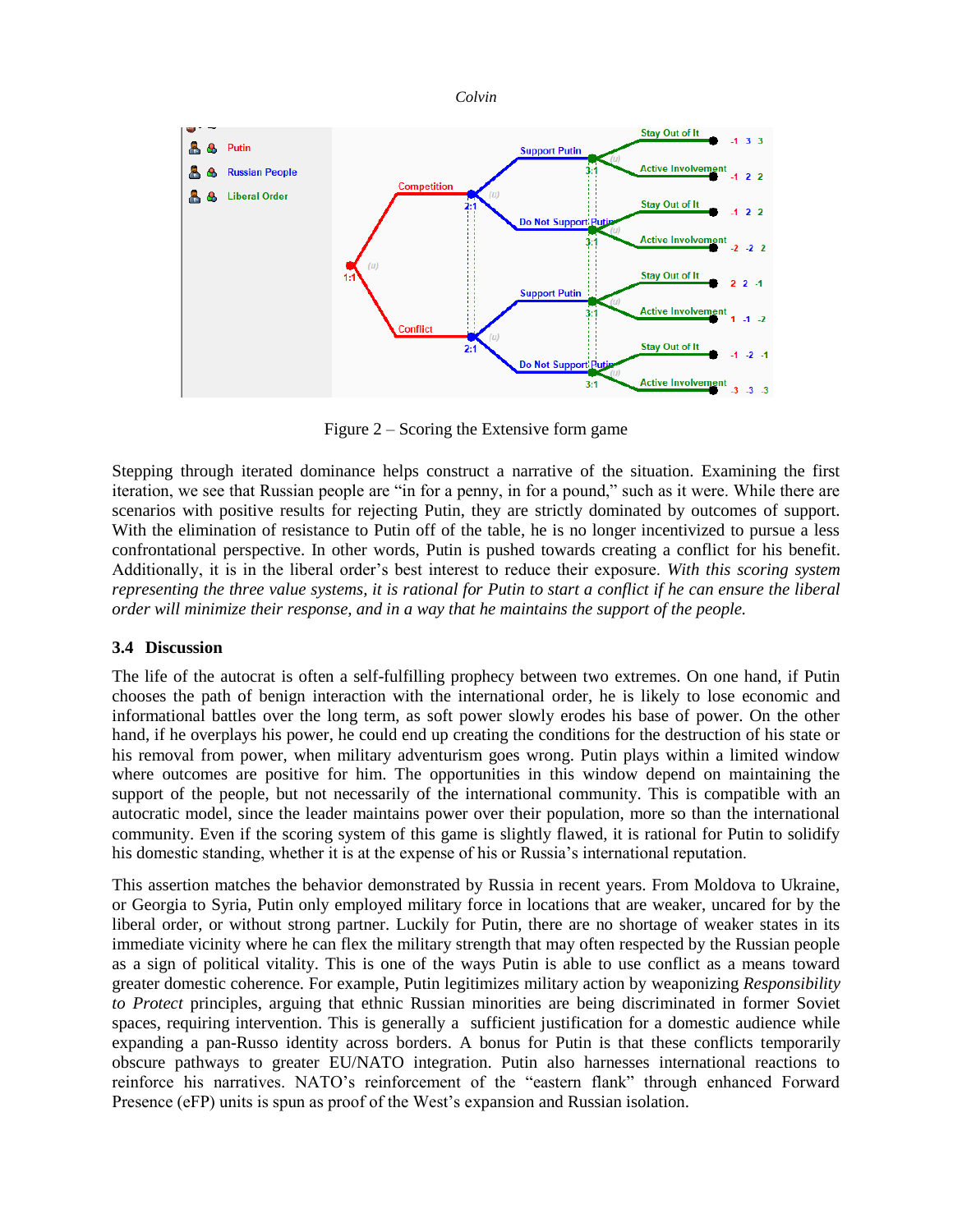However, the game is played differently in locations with relative strength. For example, Russia's burgeoning partnership with China may be less about their shared Communist histories and more about alignment with the lesser of two perceived "evils." Wolford (2019) discusses the phenomenon of rising and falling powers in games. If Putin judges China as a rising power, and the United States as a relative declining power to China, Russia can benefit from its current alignment. Also, while China is a borderthreat to Russia, its challenges are in locations away from the population centers of western Russia. China is likely interpreted as a more obscure threat than the more proximate and historic "challenge" of NATO, Europe, and the United States. While Putin increases military operations, large-scale conflict remains restricted to non-NATO and less powerful states.

Putin's assumed direction of the use of force allows him to maintain or gain domestic support, while the liberal order does not take significant action against him. This maximizes his outcomes according to the game. This is not to say that Russia does not act against the liberal order, vis-à-vis NATO or the United States. However, this model asserts there is a qualitative difference in the type of interference, for a clear quantitative reason. That reason is NATO's Article 5, which is understood as guaranteeing collective defense in the case of attack on one or more members. If Russia attacks a NATO nation, there is high likelihood of specific reciprocity to their actions. For conventional or nuclear attack, Article 5 establishes a clear red-line where a military activity on Russia's part could lead to such a large response that Putin would be likely to lose his domestic support, if not life, due to the response by the allies.

For example, if Russia were to launch military action in a NATO nation, the counterattack could be devastating. On one hand, Russia's operational advantages in basing, interior lines, and short-range objectives could allow rapid progress in a Baltic invasion scenario (Shlapak & Johnson, 2016). However, Russia's strategic disadvantages are significant if faced with a resolute NATO counteraction. With a determined NATO force, otherwise advantageous positions such as Kaliningrad become exposed liabilities. If Russia faced significant losses in sovereign territory, it would be difficult to maintain domestic support long term. Long term military action would also be a drain on the economy and population, both of which remain in recovery after years of post-Soviet decay. *As military activity escalated, it is difficult to see how the situation would prevent an exchange of nuclear weapons*.

Russia's historic activity seems to highlight the walking of the fine line of competition and conflict in NATO states. Russia stands accused of a variety of disruptions including cyber-attacks in Estonia, sponsoring paramilitary motor-cycle gangs in Slovakia, or interfering with elections in the United States and beyond. In nearly every case, these activities are not recognized as war in any traditional sense. These so-called gray-zone activities below the threshold of widespread conflict currently impact the cohesion of the liberal order, but avoids triggering Article 5. Article 5 exists abstractly in the oval highlighted section in the strategic form (Table 4), between active conflict with the liberal order and regional conflict where the liberal order does not intercede.

|                |                    | Putin           |                       |                                                 |                 |  |
|----------------|--------------------|-----------------|-----------------------|-------------------------------------------------|-----------------|--|
|                |                    | Competition     |                       | Conflict                                        |                 |  |
|                |                    |                 | <b>Russian People</b> |                                                 |                 |  |
|                |                    | <b>Supports</b> | <b>Not</b>            | <b>Supports</b>                                 | <b>Not</b>      |  |
|                |                    | Putin           | Support               | Putin                                           | Support         |  |
| <b>Liberal</b> | Stay Out of It     | $(-1,3,3)$      | $(-1, 2, -2)$         |                                                 |                 |  |
| Order          | Active Involvement | ے ک             |                       | $\cdot$ $\cdot$ $\cdot$ $\cdot$ $\cdot$ $\cdot$ | <u>-J.-J.-.</u> |  |

Table 4 - Highlighting the existence of Article 5 deterrence.

As seen in Table 5, Putin is straddling the border between the support and non-support of his population. In this game, the support of the liberal order is secondary to the support of the Russian people, because the stakes are higher for that player pairing. For example, the difference when the liberal order is not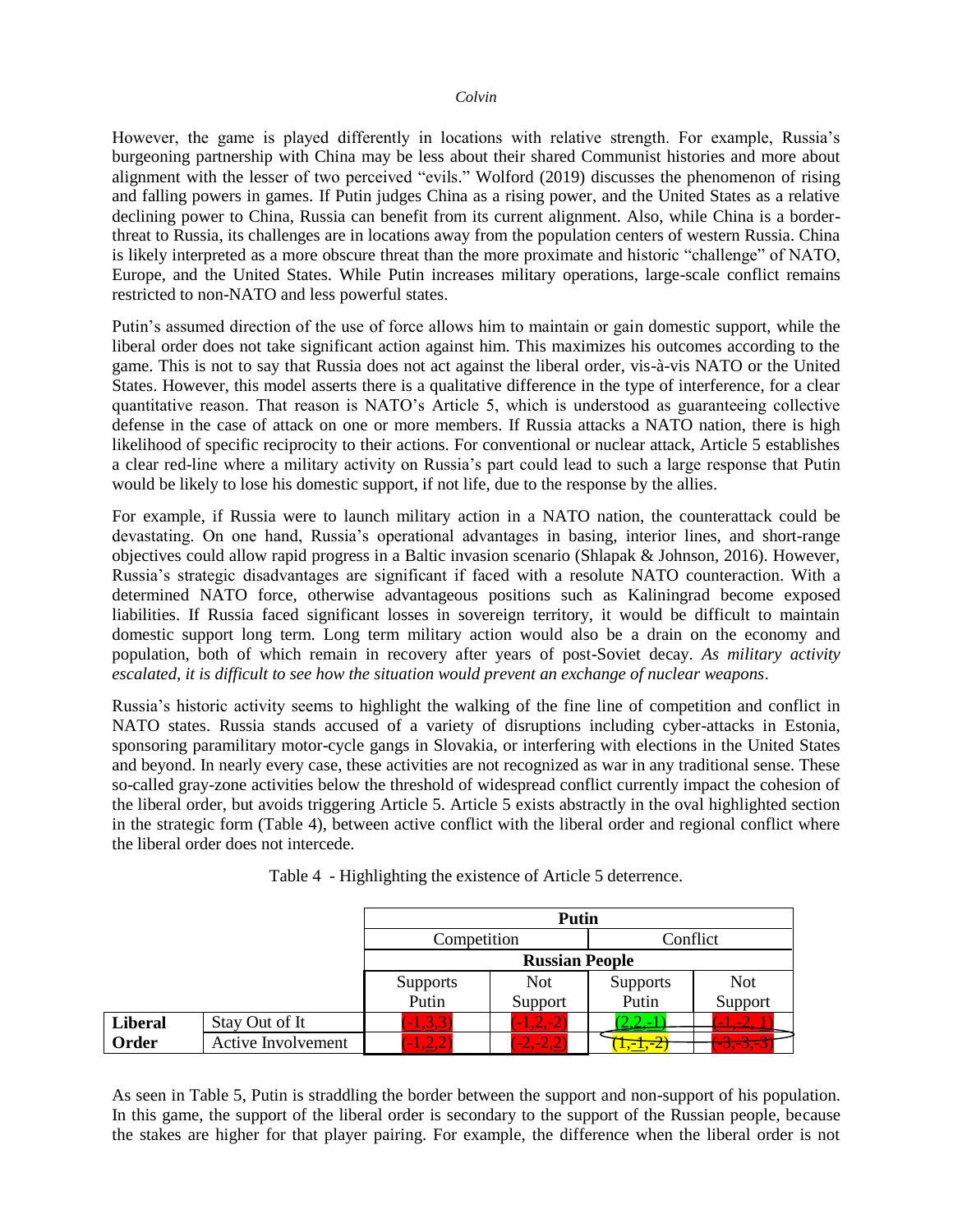interceding, between the population supporting and not supporting, is a value of "3". Alternatively, the difference between the liberal order being inactive or active while the Russian people are supporting is only a value of "1". Further, the importance of the international situation is only in the degree of "win" Putin may receive. Therefore, if risk must be assumed, it is rational to expect Putin to assume that risk in his actions with the international community, not the domestic audience where he has more to lose. His actions will reflect those that may shore up domestic identity and support, without tipping into areas like Russia-NATO war that might create short term coherence, but his eventual downfall.

Table 5 - The area of unacceptable risk is the line between domestic support and resistance; it is the difference between a win and a loss for Putin.

|                |                           | Putin           |                       |                 |                              |  |  |
|----------------|---------------------------|-----------------|-----------------------|-----------------|------------------------------|--|--|
|                |                           | Competition     |                       | Conflict        |                              |  |  |
|                |                           |                 | <b>Russian People</b> |                 |                              |  |  |
|                |                           | <b>Supports</b> | <b>Not</b>            | <b>Supports</b> | <b>Not</b>                   |  |  |
|                |                           | Putin           | Support               | Putin           | Support                      |  |  |
| <b>Liberal</b> | Stay Out of It            | , 3, 3          | $-1, 2, -2$           | <u>2,2,-1</u>   | $\overline{\mathbf{1},-2}$ . |  |  |
| Order          | <b>Active Involvement</b> | $-2$            | $2, -2, 27$           | $-1,-2$         | $-3,-3,-3$                   |  |  |

## **4 IMPLICATIONS FOR NEAR TERM ORDER**

The analysis of this game highlights how Putin's choices could represent a rational individual choice to maximize outcomes, which is contradictory to a popular narrative in national security writing. In the following section, the analysis is extended to suggest the ramifications to world order, through the eyes of the NATO defended liberal order, non-NATO nations, as well as the Russian people. Assertions are presented under two conditions – whether the game continues to be played as is, or whether Putin or the Liberal Order try to change the game.

The first assertion is that Putin's behavior of conducting conflict will not spread to NATO nations as long as Article 5 ramifications are clearly communicated and are not diluted by military deterrence in non-NATO nations. This assertion goes back to Table 4 that demonstrated can benefit from conflict, as long as the liberal order does not fight back (World 7) or escalates (World 8). However, for this deterrence to be credible against a nuclear armed Russia, the threatened response must be capable of reaching incredibly high levels. Therefore, deterrence must be limited to those spaces where the use of all options is a realistic possibility, and not to every conflict, lest credibility is lost. Second, military action and other malign activity against non-NATO nations will continue unless clear punitive measures are emplaced against Putin or his domestic support base. However, as discussed in the previous paragraph, the threat or use of force in response to any conflict is not a realistic deterrent for the liberal order to use over the long term. Therefore, undermining domestic support may be the next best option.

There are basically two vectors for the liberal order to affect the game. The first would be to change the outcomes to Putin, second is to impact the support of the domestic audience. Unfortunately, there are no positive scoring scenarios for Putin in the competition game. The liberal order would have to find ways to change this, which is difficult since Putin's interests are in opposition to western values. However, the opportunity for acceptable incentives may present itself over time. Increasing the costs levied for Russian malign activity is also difficult, because "punishments" for activities in non-NATO start to resemble the consequences for interfering in NATO countries. When these lines blur, the game "shifts right," giving Putin nothing to lose. An autocrat with nothing to lose is a dangerous thing.

Putin changes the domestic game by eliminating vectors of resistance. For example, previously independent radio, television, and web-based brands are now firmly under state control or influence. Channels of independent information are threatened by Russia's recent testing of a "sovereign internet," which would regulate or cutoff data from outside the nation. At the point of information reception,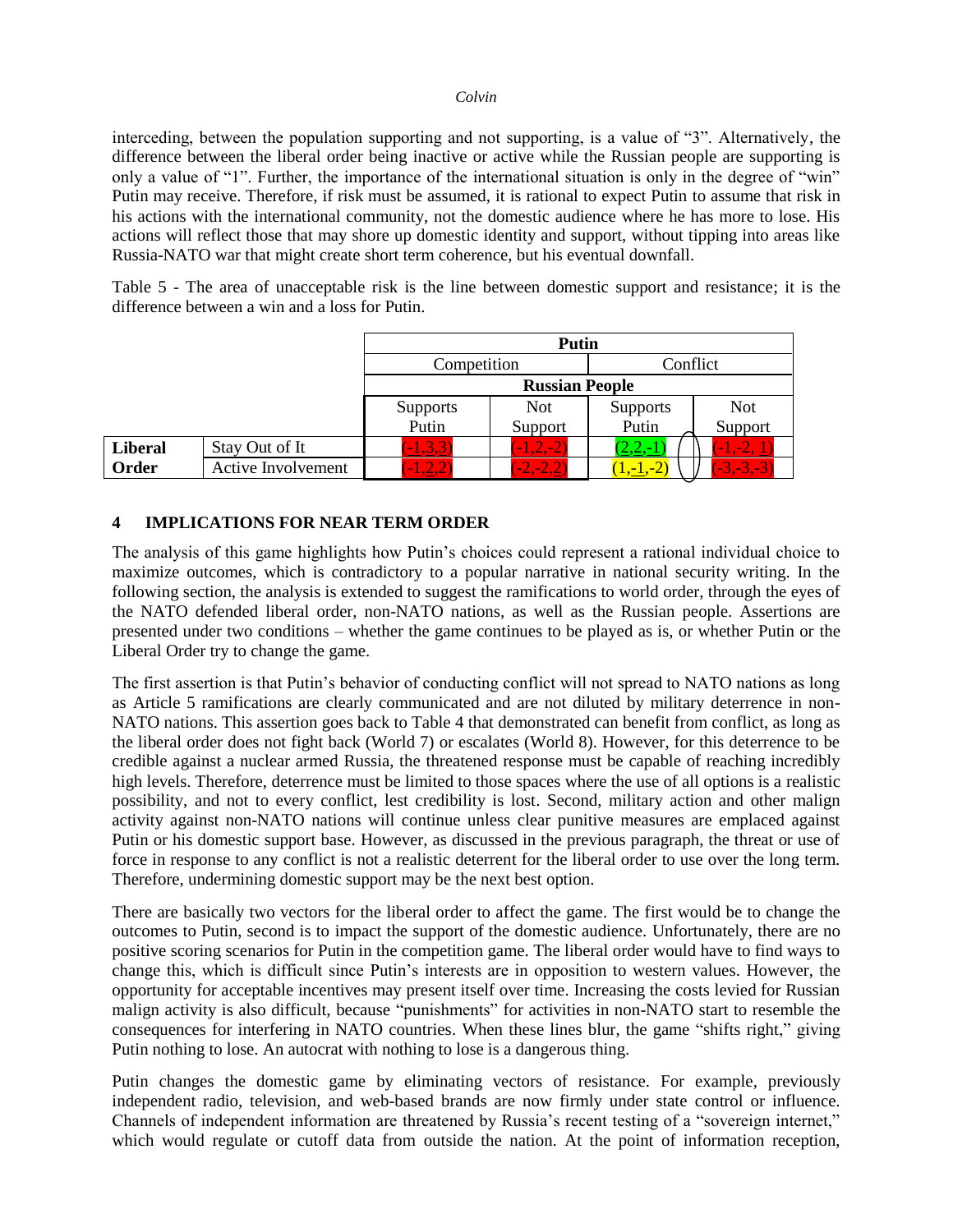Russian web-enabled devices such as smart phones, smart TVs, and computers are now required by law to come preinstalled with Russian applications. While billed as a way to strengthen local software companies' ability to compete with the west, the greater prevalence of Russian applications eases softpower pressures. Since these applications are built by companies subject to Russian law, the ability to influence or control content, data analysis, and user-tracking are increased.

Additionally, the Russian government actively removes political resistance. Russia consistently blames "color Revolutions" in its near abroad on western interference. Yet, targeted killings and arrests of opposition figures in Russia seem to increase yearly. Many note that these incidents represent a clear message not to the dissenters, but to prevent dissension from spreading. The latest addition to this list, Russian opposition leader Alexei Navalny, represents not just an individual attack or a message to others. Instead, Navalny's poisoning and arrest began a campaign to dismantle the Progress Party and other underlying resistance machinery. As seen in Table 6, by eliminating paths of resistance, Putin removes some of the worst scoring outcomes for himself. With a docile domicile, instead of balancing between the liberal order and domestic support, he basically returns to a two –player game where the consent of the population is inherent in any decision he makes. The resulting new game is seen in Table 7. From there he can work on factors to improve his scoring in the competition outcomes.

Table 6 – Putin and the government eliminate resistance to reshape the game.

|                |                    | <b>Putin</b>                         |                               |                   |                             |
|----------------|--------------------|--------------------------------------|-------------------------------|-------------------|-----------------------------|
|                |                    | Competition                          |                               |                   | Conflict                    |
|                |                    |                                      | <b>Russian People</b>         |                   |                             |
|                |                    | Supports                             |                               | Supports<br>Putin | ∢¶0া                        |
|                |                    | Putin                                | <b>Strong</b>                 |                   | vort                        |
| <b>Liberal</b> | Stay Out of It     | , 3, 3                               | $\mathbf{1} \cdot \mathbf{2}$ | $\sqrt{2}$        | $\mathbf{L}$ , $\mathbf{L}$ |
| Order          | Active Involvement | $\overline{\mathbf{v}}$ $\mathbf{A}$ |                               | $[-1,-2]$         |                             |

Table 7 - The reshaped game provides less risk to Putin and his supporters.

|         |                    | Putin          |                           |  |  |
|---------|--------------------|----------------|---------------------------|--|--|
|         |                    | People         |                           |  |  |
|         |                    | Competition    | Conflict                  |  |  |
| Liberal | Stay Out of It     | $\blacksquare$ | $\epsilon L, L, \epsilon$ |  |  |
| Order   | Active Involvement | 2,2<br>$\sim$  | $(-2)$<br>$1 - 1.$        |  |  |

There are a variety of other means that Putin could employ to put the odds of the game in his favor. During military activity, Russia is careful to mask its true number of casualties. Also, masking casualties prevents a foothold to domestic opposition. Putin will use opportunities to leverage areas in the Middle East and North Africa as testing beds for his equipment and forces, maintain readiness for missions closer to home. Misinformation will be used both to reduce credibility of adversaries, while boosting the credibility of others. International forums and groups will be used to block liberal consensus. This list of approaches is not exhaustive.

## **5 CONCLUSION**

The world is a messy, dynamic place. The idea of a "world order" may only be possible as just that – an idea. There are periods of greater relative order and periods of relative disorder. Some factors of the international system remain static, while others change dramatically. The transitory nature of the international system often echoes the past. But these configurations also change over time, so if we want to understand how a particular world order may appear in the future, it is not enough to rely on history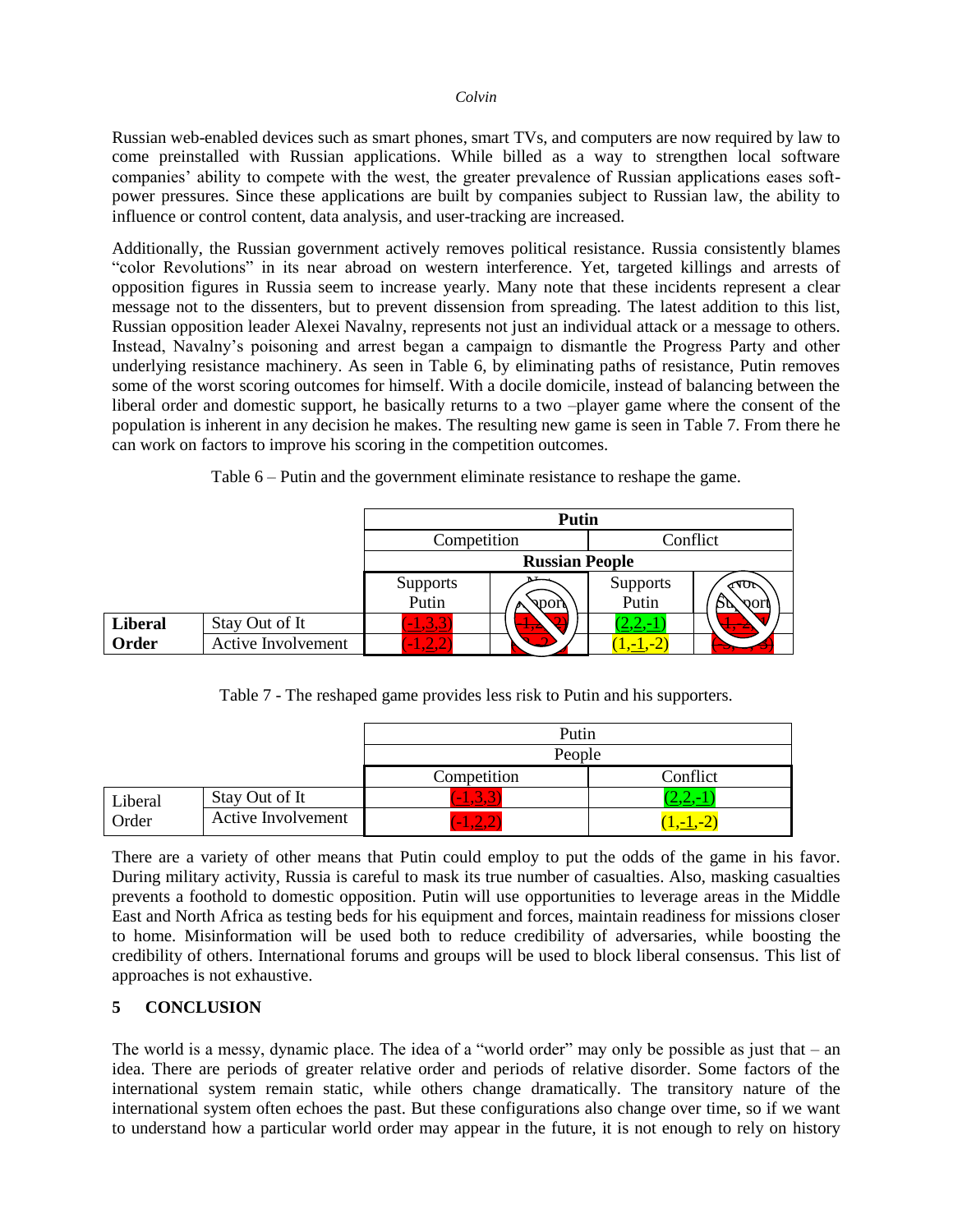alone. While the outcomes may not come true as forecasted, the process provides value to think through the components of the problem of ordering and order. When the game was created in June of 2021, it foreshadowed many of today's current events. The conclusions and analysis in this contemporary version are unchanged from the draft from a year ago.

The game took various factors into account, making it possible to see a traditional realist "great man" type leader, holding together a quasi-modern state, which is enabled with some capabilities of a post-modern state. This "great man" continues to try and become greater, because he is leading an illiberal democracy that he engineered for his own enrichment. The drive toward the accumulation of power helps explain inconsistent actions. For example, China represents a much clearer threat to the territorial status quo for Russia, not a liberal west. However, liberal ideas do represent a direct threat to the rule and wealth of Vladimir Putin. Limited by a nuclear cap on escalation, Putin cannot directly confront the west where they have established institutions such as NATO, because of existential threat to him, his supporters, and his country. Instead, he aligns the nation with China and acts militarily in an echo of Russia's former sphere of influence, where institutions do not exist.

Although his action may be immoral, Putin is not irrational given his goals. Not only is he playing his game strategically, he is also playing that game with an exceedingly difficult hand. Moreover, he is not just managing the play of the game; he seeks to actively redesign the game over extended periods of time, to his advantage. His outcomes are based on the self-interest of an autocrat, dedicated to remaining and expanding power. For the time being the biggest threat to his desired outcomes is wrestling control from a domestic audience. The good news for NATO is that a large-scale war is not in Putin's interest, so as long as Article 5 deterrence is clear, its members should not fear conventional or nuclear war on their territories. However, there is no respite for the rest of Russia's near abroad who do not fall under NATO's Article 5 protective umbrella, most recently demonstrated in Ukraine. Unfortunately for them, either an escalation of response for non-NATO defense, or the integration of these countries inside of NATO is inadvisable, as it is likely to degrade the barrier for Putin to act, not reinforce inactivity. Unfortunately, any expansion of international pressure likely reinforces Putin's weaponized narrative to his domestic audience that the liberal order is bent on destroying the motherland.

Meanwhile, Putin will continue attacking his weaker neighbors and his internal opposition. If he can continue containing visible costs, human or resource, of this military activity, most of the Russian people are likely to see strength. External violence towards subtly signals back to his population that he is not to be trifled with, further repressing opposition. The life of the autocrat is one of perpetual motion, that if stopped will lead to the end of his reign, challenge his wealth, or perhaps his life. Faced with a personal existential threat, the liberal order should not expect a sudden change in Putin's behavior soon. However, if the word of military failure spreads far enough domestically, Putin may mind that Ukraine is the overreach that even his cult of personality cannot recover from. Further, this game explored motivations, not capabilities. A major disadvantage of autocracy is that erodes trust and makes realistic assessments difficult. This fact is demonstrated by Russia's poor performance in Ukraine. This game demonstrates that Putin is acting rationally to maximize his benefits, whether we like those outcomes or not. Those who have classified Putin as a bad strategist may be mistaking bad behavior from a values perspective, for bad strategy. In that case we may be missing the true moral of the story – how bad *we* are at recognizing the game being play. When that is missed, it is difficult to play the game well ourselves.

The impact to the world order is this. The United States and the western liberal order are dealing with a modern state, with some post-modern capabilities. However, this nation is led by an autocrat who is more concerned about his survival, enrichment, and legacy than to act in the way that state-based international theories expect rational states to behave. This is not a battle of ideologies; it is about society versus a personality. As long as President Vladimir Putin continues to leverage the shared cultural imagination of Russia, he will evoke ghosts from the pasts for his benefits, instead of preparing for the inevitable arrival of the dragon at his tsarist-Potemkin kingdom's backdoor. When the signs of China's true intentions cannot be dismissed, Russia will do what it has in recent history – align itself with the liberal west.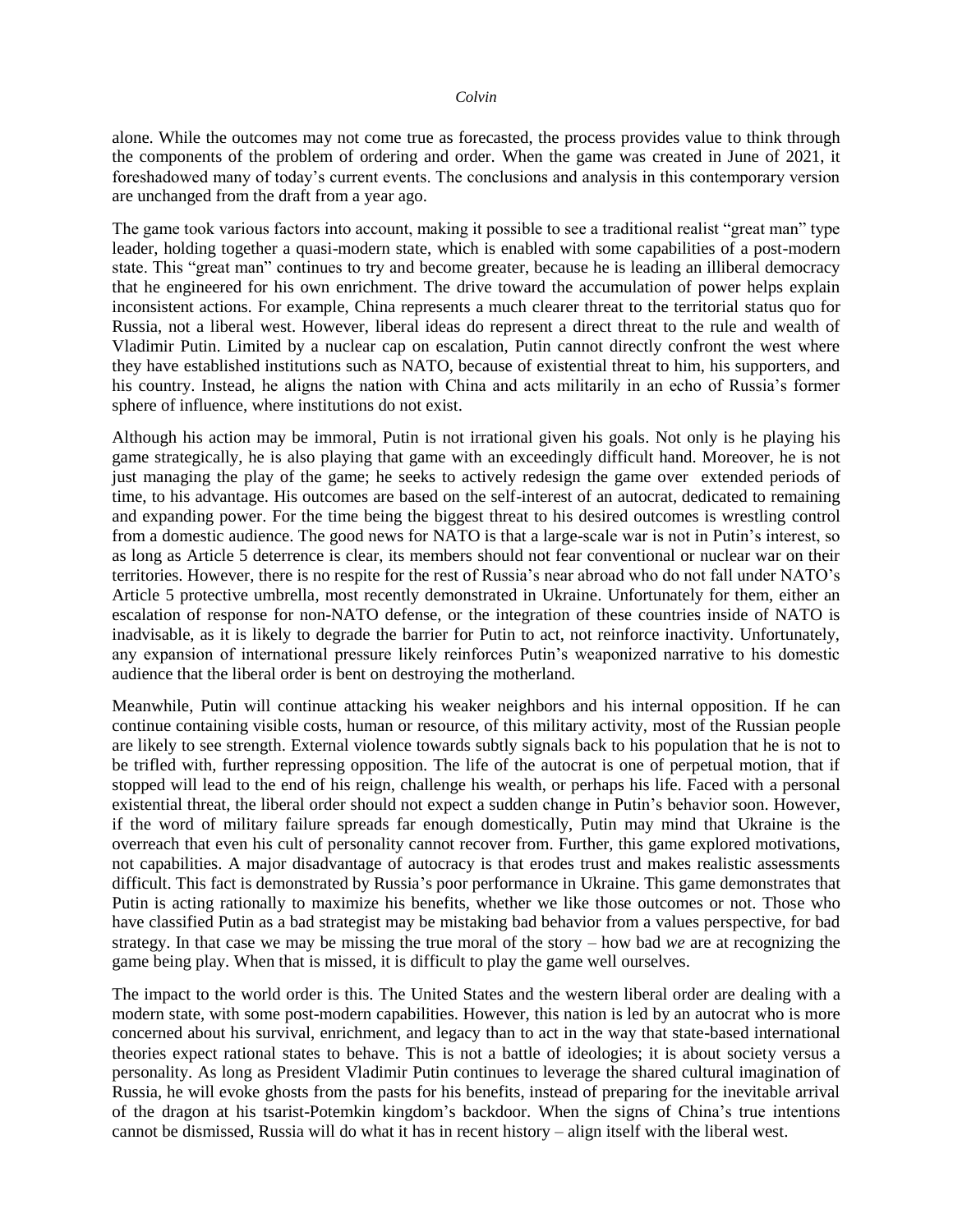#### References

- Arnold, Chris. *Putin's Chess Moves In Ukraine: Brilliant Tactics, But Bad Strategy?* Aprl 23, 2014. https://www.npr.org/2014/04/23/305961255/putins-chess-moves-in-ukraine-brilliant-tactics-but-badstrategy.
- Belton, Catherine. *Putin's People: How the KGB Took Back Russia and Then Took On the West.* New York: Farrar, Straus, Giroux, 2020.
- Booth, Ken. 1991. "Security and Emancipation." *Review of International Studies* 17(4): 313–26.
- Cannady, Sean, and Paul Kubicek. "Nationalism and legitimation for authoritarianism: A comparison of Nicholas I and Vladimir Putin." *Journal of Eurasian Studies* 5, no. 1 (January 2014): 1-9.
- Cassiday, Julie A, and Emily D Johnson. "Putin, Putiniana and the Question of a Post-Soviet Cult of Personality." *The Slavonic and East European Review* 88, no. 4 (October 2010): 681-707.
- Congressional Research Service. *U.S. Sanctions on Russia: An Overview.* Washington, DC: Congressional Research Service, 2021.
- Cordell, Jake. "Isolationism Is Shielding Russia From Potential Global Market Meltdown." *Moscow Times*, September 3, 2019.
- Galeotti, Mark. *A Short History of Russia: How the World's Largest Country Invented Itself, from the Pagans to Putin.* New York: Hanover Square Press , 2020.
- Garrels, Anne. *Putin Country: A Journey into the Real Russia.* New York: Farrar, Straus and Giroux, 2016.
- Maslow, Abraham H. "A theory of human motivation." *Psychological Review*, 1943: 370-396.
- Mearsheimer, John J. 2021a. "The Inevitable Rivalry." https://www.foreignaffairs.com/articles/china/2021-10-19/inevitable-rivalry-cold-war (December 6, 2021).
- ———. 2021b. "Why the Ukraine Crisis Is the West's Fault." https://www.foreignaffairs.com/articles/russia-fsu/2014-08-18/why-ukraine-crisis-west-s-fault (December 6, 2021).
- Michel, Casey. "Russia's Growing Isolation." *The Diplomat*, July 29, 2014.
- Morar, Stefan. "Between the West and Russia: Moldova's international brokers in a two-level game." *Eurasian Geography and Economics*, 2020.
- Nichol, Jim. *Russian Political, Economic, and Security Issues and U.S. Interests.* Washington, DC: Congressional Research Service, 2014.
- "Putin: Russian President Says Liberalism 'Obsolete.'" 2019. *BBC News*. https://www.bbc.com/news/world-europe-48795764 (December 6, 2021).
- "Russia: Ask Not Where the Bodies Are Buried | CEPA." 2021. https://cepa.org/russia-ask-not-wherethe-bodies-are-buried/ (December 5, 2021)
- Putnam, Robert. "Diplomacy and Domestic Politics: The Logic of Two-Level Games." *International Organization*, 1988: 427-460.

Renz, Bettina. *Russia's Military Revival.* Medford, MA: Polity, 2018.